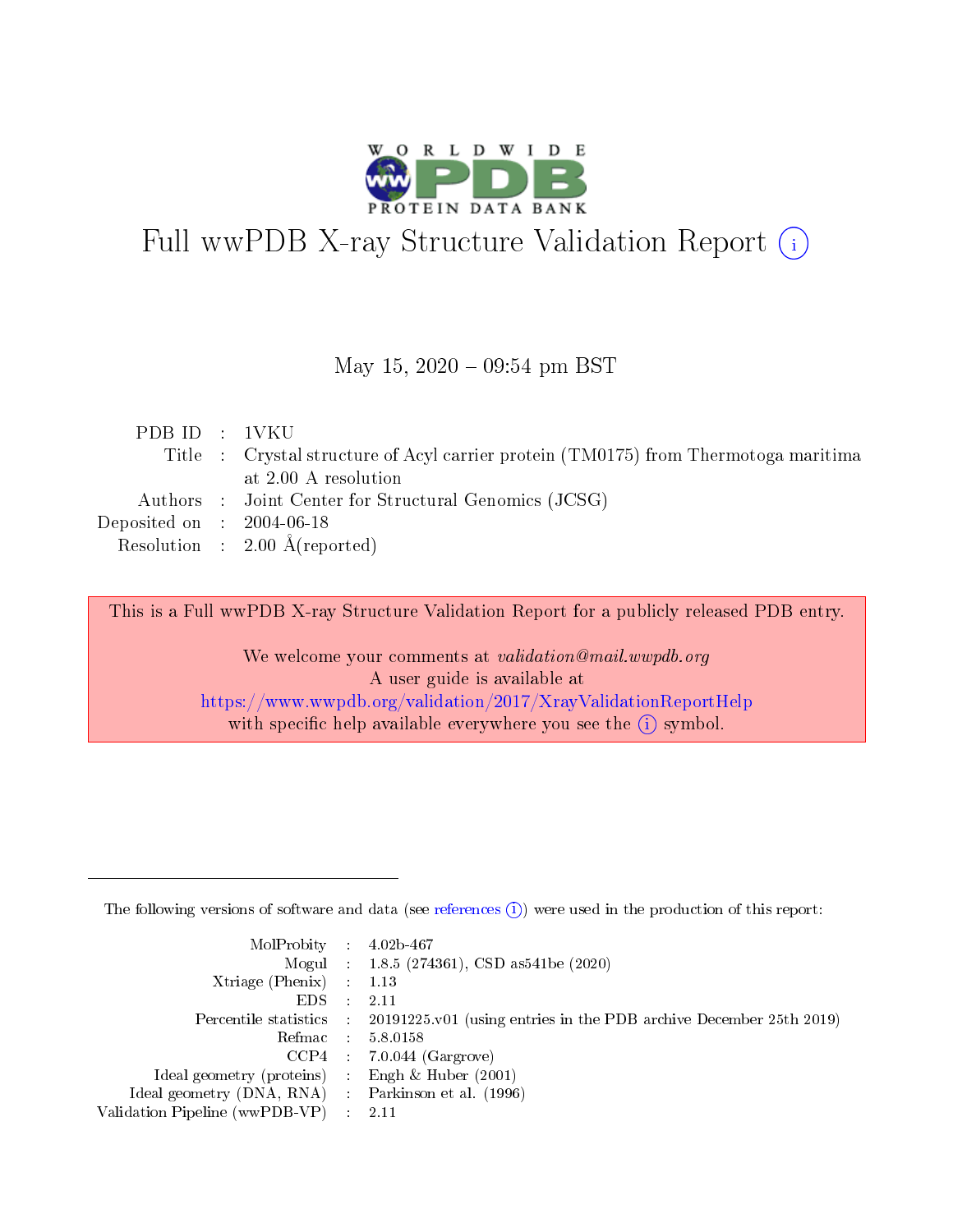# 1 [O](https://www.wwpdb.org/validation/2017/XrayValidationReportHelp#overall_quality)verall quality at a glance  $(i)$

The following experimental techniques were used to determine the structure: X-RAY DIFFRACTION

The reported resolution of this entry is 2.00 Å.

Percentile scores (ranging between 0-100) for global validation metrics of the entry are shown in the following graphic. The table shows the number of entries on which the scores are based.



| Metric                | Whole archive<br>$(\#\text{Entries})$ | Similar resolution<br>$(\#\text{Entries},\, \text{resolution}\; \text{range}(\textup{\AA}))$ |  |  |
|-----------------------|---------------------------------------|----------------------------------------------------------------------------------------------|--|--|
| $R_{free}$            | 130704                                | $8085(2.00-2.00)$                                                                            |  |  |
| Clashscore            | 141614                                | $9178(2.00-2.00)$                                                                            |  |  |
| Ramachandran outliers | 138981                                | $9054(2.00-2.00)$                                                                            |  |  |
| Sidechain outliers    | 138945                                | $9053(2.00-2.00)$                                                                            |  |  |
| RSRZ outliers         | 127900                                | 7900 (2.00-2.00)                                                                             |  |  |

The table below summarises the geometric issues observed across the polymeric chains and their fit to the electron density. The red, orange, yellow and green segments on the lower bar indicate the fraction of residues that contain outliers for  $>=3, 2, 1$  and 0 types of geometric quality criteria respectively. A grey segment represents the fraction of residues that are not modelled. The numeric value for each fraction is indicated below the corresponding segment, with a dot representing fractions  $\epsilon=5\%$  The upper red bar (where present) indicates the fraction of residues that have poor fit to the electron density. The numeric value is given above the bar.

| Mol | $\cap$ hain | Length  | Quality of chain |     |               |     |
|-----|-------------|---------|------------------|-----|---------------|-----|
|     |             |         | $2\%$            |     |               |     |
|     |             | $100\,$ | 72%              | 11% | $\cdot \cdot$ | 15% |

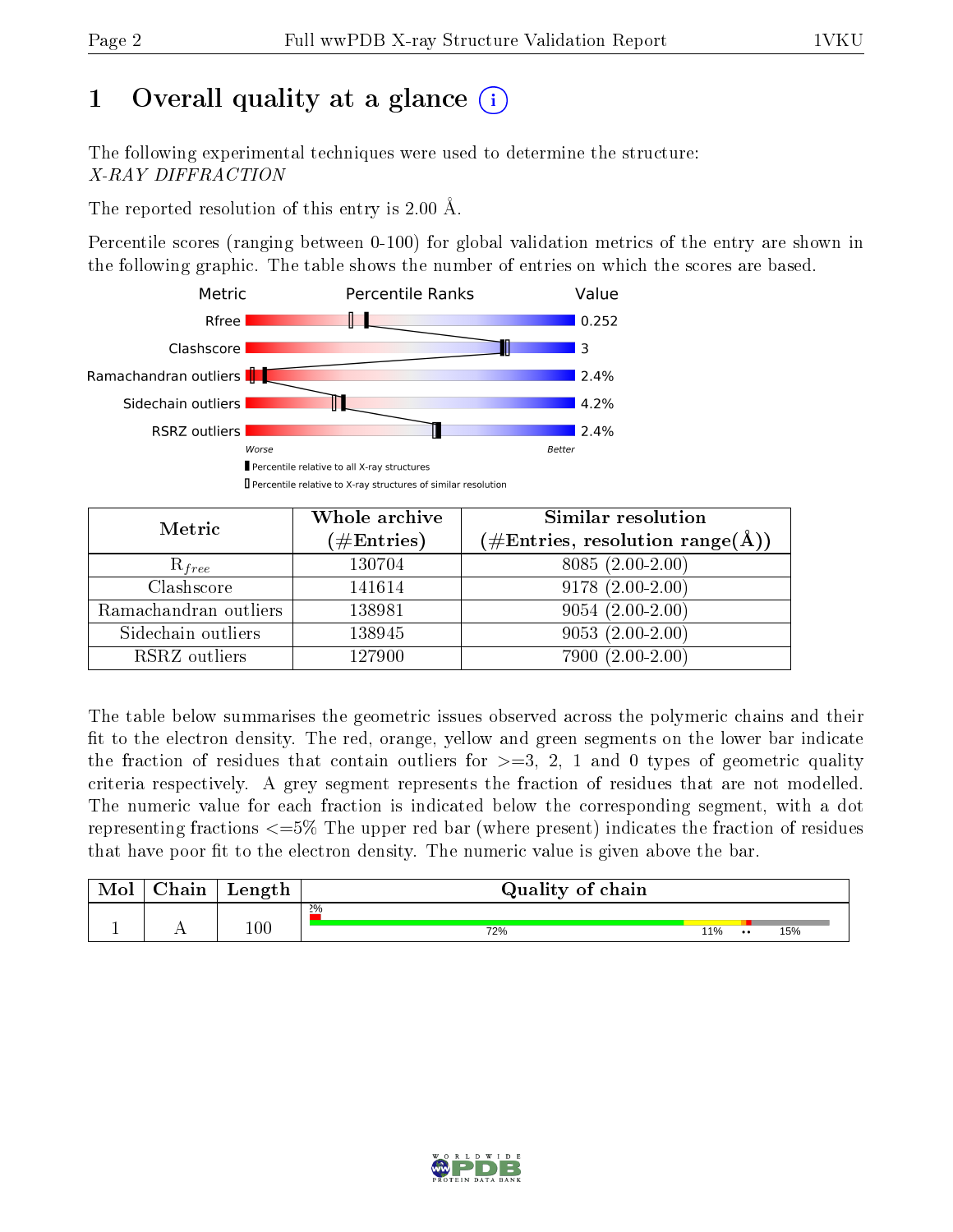# 2 Entry composition  $(i)$

There are 2 unique types of molecules in this entry. The entry contains 738 atoms, of which 0 are hydrogens and 0 are deuteriums.

In the tables below, the ZeroOcc column contains the number of atoms modelled with zero occupancy, the AltConf column contains the number of residues with at least one atom in alternate conformation and the Trace column contains the number of residues modelled with at most 2 atoms.

Molecule 1 is a protein called acyl carrier protein.

| Mol | $\operatorname{\mathsf{Chain}}$ | Residues | Atoms               |     |         | $ZeroOcc \   \ AltConf \  $ | $^{\shortmid}$ Trace |  |  |
|-----|---------------------------------|----------|---------------------|-----|---------|-----------------------------|----------------------|--|--|
|     |                                 | 85       | <b>Total</b><br>693 | 449 | $106\,$ | 135                         | Sе                   |  |  |

There are 15 discrepancies between the modelled and reference sequences:

| Chain          | Residue      | Modelled   | Actual     | Comment                | Reference  |
|----------------|--------------|------------|------------|------------------------|------------|
| $\mathsf{A}$   | $-11$        | <b>MSE</b> |            | LEADER SEQUENCE        | UNP Q9WY19 |
| A              | $-10$        | <b>GLY</b> |            | <b>LEADER SEQUENCE</b> | UNP Q9WY19 |
| А              | -9           | <b>SER</b> |            | LEADER SEQUENCE        | UNP Q9WY19 |
| А              | $-8$         | ASP        |            | LEADER SEQUENCE        | UNP Q9WY19 |
| А              | $-7$         | <b>LYS</b> |            | LEADER SEQUENCE        | UNP Q9WY19 |
| $\bf{A}$       | $-6$         | <b>ILE</b> |            | LEADER SEQUENCE        | UNP Q9WY19 |
| A              | $-5$         | <b>HIS</b> |            | LEADER SEQUENCE        | UNP Q9WY19 |
| $\mathbf{A}$   | -4           | <b>HIS</b> |            | LEADER SEQUENCE        | UNP Q9WY19 |
| А              | $-3$         | <b>HIS</b> |            | LEADER SEQUENCE        | UNP Q9WY19 |
| $\mathbf{A}$   | $-2$         | <b>HIS</b> |            | LEADER SEQUENCE        | UNP Q9WY19 |
| А              | $-1$         | <b>HIS</b> |            | LEADER SEQUENCE        | UNP Q9WY19 |
| $\mathsf{A}$   | $\Omega$     | <b>HIS</b> |            | LEADER SEQUENCE        | UNP Q9WY19 |
| $\overline{A}$ | $\mathbf{1}$ | <b>MSE</b> | <b>MET</b> | MODIFIED RESIDUE       | UNP Q9WY19 |
| $\mathbf{A}$   | 18           | MSE        | <b>MET</b> | MODIFIED RESIDUE       | UNP Q9WY19 |
| A              | 46           | <b>MSE</b> | MET        | MODIFIED RESIDUE       | UNP Q9WY19 |

• Molecule 2 is water.

|  | $Mol$   Chain   Residues | <b>Atoms</b> | $ZeroOcc$   AltConf |
|--|--------------------------|--------------|---------------------|
|  |                          | $\rm Total$  |                     |

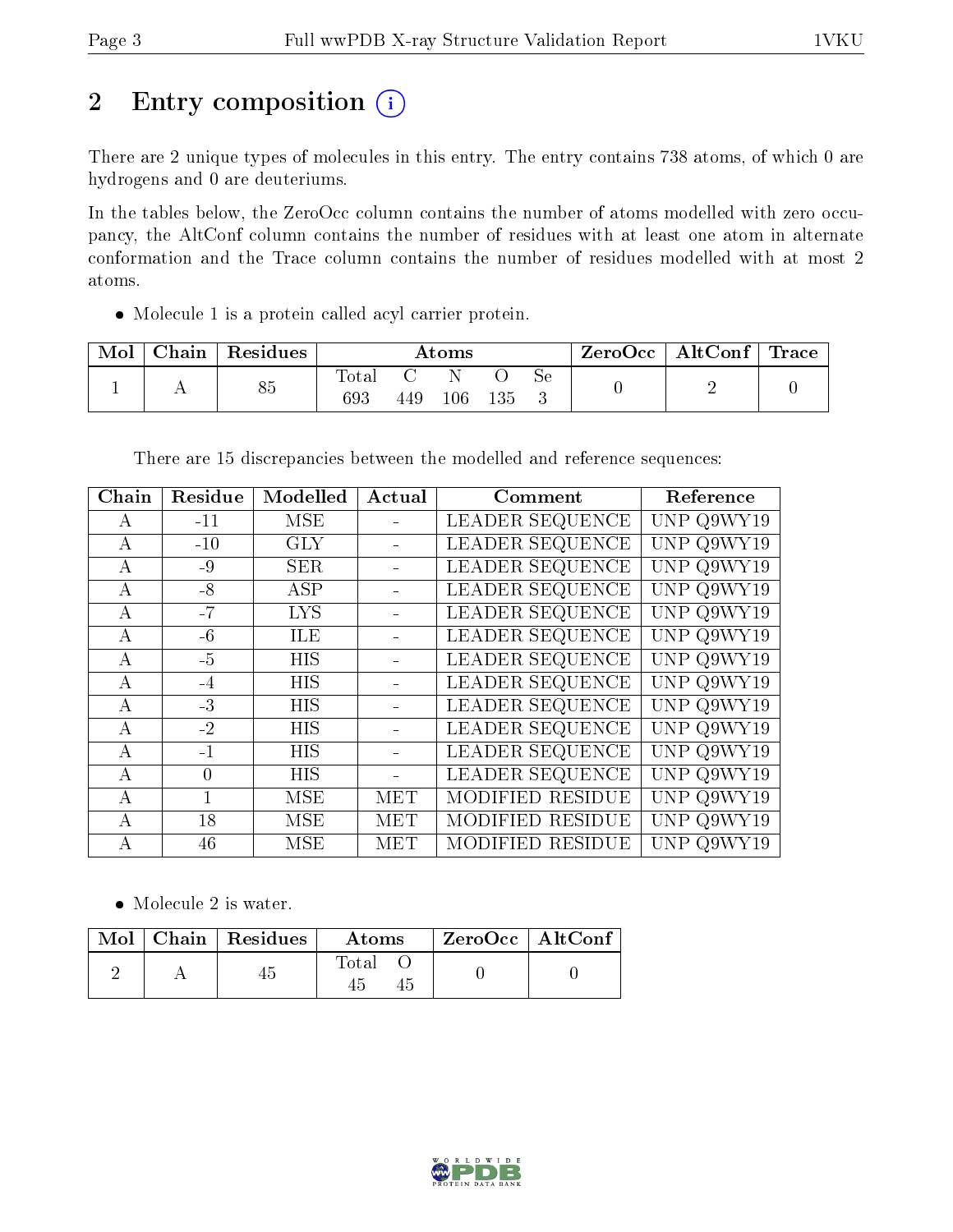# 3 Residue-property plots  $(i)$

These plots are drawn for all protein, RNA and DNA chains in the entry. The first graphic for a chain summarises the proportions of the various outlier classes displayed in the second graphic. The second graphic shows the sequence view annotated by issues in geometry and electron density. Residues are color-coded according to the number of geometric quality criteria for which they contain at least one outlier: green  $= 0$ , yellow  $= 1$ , orange  $= 2$  and red  $= 3$  or more. A red dot above a residue indicates a poor fit to the electron density (RSRZ  $> 2$ ). Stretches of 2 or more consecutive residues without any outlier are shown as a green connector. Residues present in the sample, but not in the model, are shown in grey.

• Molecule 1: acyl carrier protein



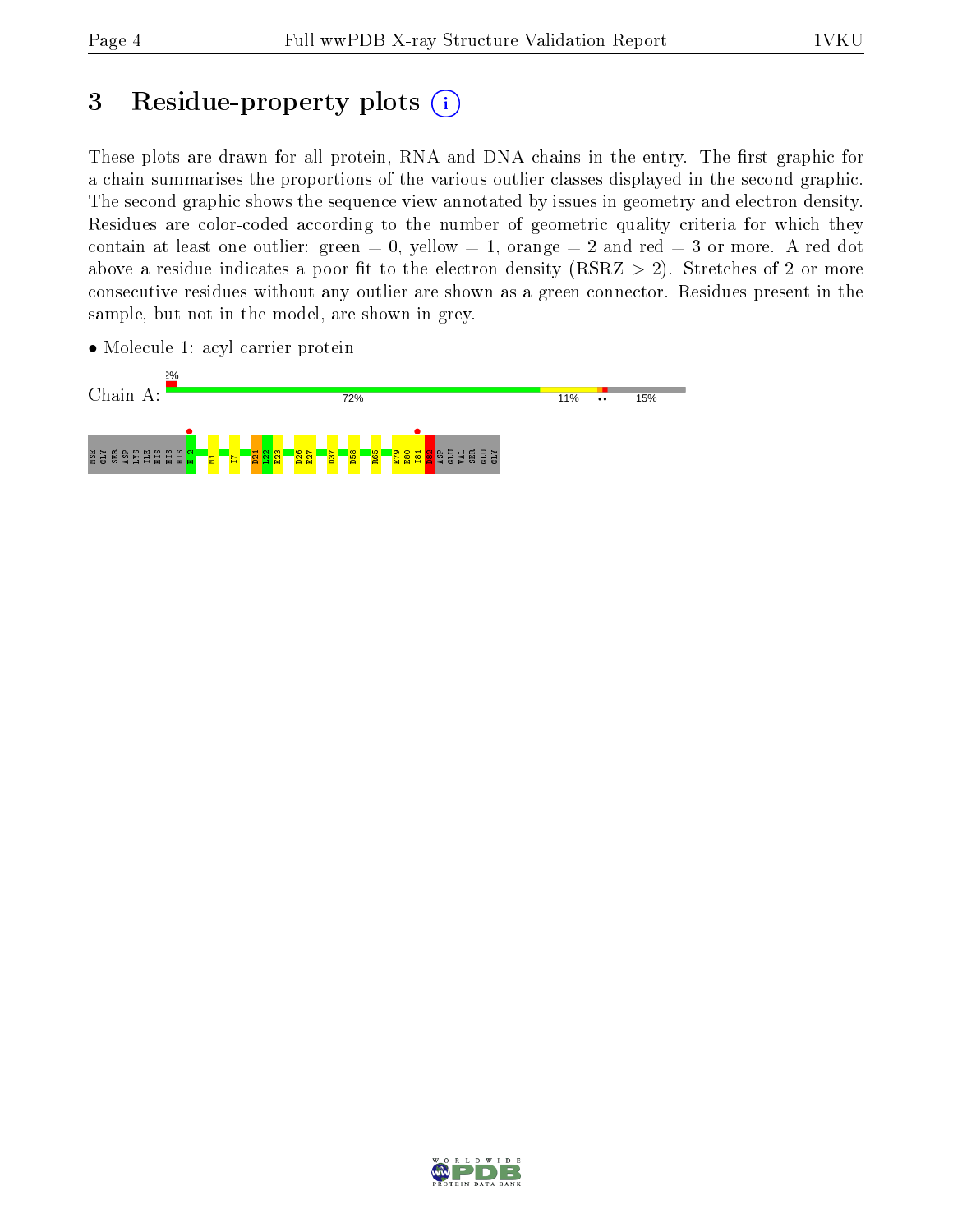# 4 Data and refinement statistics  $(i)$

| Property                                                             | Value                                            | Source     |
|----------------------------------------------------------------------|--------------------------------------------------|------------|
| Space group                                                          | P 32 2 1                                         | Depositor  |
| Cell constants                                                       | $45.42\text{\AA}$<br>74.34Å<br>$45.42\text{\AA}$ |            |
| a, b, c, $\alpha$ , $\beta$ , $\gamma$                               | $90.00^\circ$<br>$120.00^\circ$<br>$90.00^\circ$ | Depositor  |
| Resolution $(A)$                                                     | 27.02<br>2.00<br>$\frac{1}{2}$                   | Depositor  |
|                                                                      | 27.02<br>2.00<br>$\frac{1}{2}$                   | <b>EDS</b> |
| % Data completeness                                                  | $\overline{96.6 (27.02\text{-}2.00)}$            | Depositor  |
| (in resolution range)                                                | $96.6(27.02-2.00)$                               | <b>EDS</b> |
| $\mathrm{R}_{merge}$                                                 | (Not available)                                  | Depositor  |
| $\mathrm{R}_{sym}$                                                   | 0.09                                             | Depositor  |
| $\sqrt{I/\sigma(I)} > 1$                                             | 3.03 (at $1.99\text{\AA}$ )                      | Xtriage    |
| Refinement program                                                   | <b>REFMAC 5.2.0001</b>                           | Depositor  |
|                                                                      | $\overline{0.197}$ ,<br>0.253                    | Depositor  |
| $R, R_{free}$                                                        | 0.197<br>0.252<br>$\ddot{\phantom{a}}$           | DCC        |
| $R_{free}$ test set                                                  | 278 reflections $(4.52\%)$                       | wwPDB-VP   |
| Wilson B-factor $(A^2)$                                              | 26.2                                             | Xtriage    |
| Anisotropy                                                           | 0.499                                            | Xtriage    |
| Bulk solvent $k_{sol}(e/\mathring{A}^3)$ , $B_{sol}(\mathring{A}^2)$ | $0.38$ , $51.9$                                  | <b>EDS</b> |
| L-test for twinning <sup>2</sup>                                     | $< L >$ = 0.49, $< L2$ = 0.31                    | Xtriage    |
| Estimated twinning fraction                                          | $0.066$ for $-h,-k,l$                            | Xtriage    |
| $F_o, F_c$ correlation                                               | 0.95                                             | <b>EDS</b> |
| Total number of atoms                                                | 738                                              | wwPDB-VP   |
| Average B, all atoms $(A^2)$                                         | 33.0                                             | wwPDB-VP   |

Xtriage's analysis on translational NCS is as follows: The largest off-origin peak in the Patterson function is 10.05% of the height of the origin peak. No significant pseudotranslation is detected.

<sup>&</sup>lt;sup>2</sup>Theoretical values of  $\langle |L| \rangle$ ,  $\langle L^2 \rangle$  for acentric reflections are 0.5, 0.333 respectively for untwinned datasets, and 0.375, 0.2 for perfectly twinned datasets.



<span id="page-4-1"></span><span id="page-4-0"></span><sup>1</sup> Intensities estimated from amplitudes.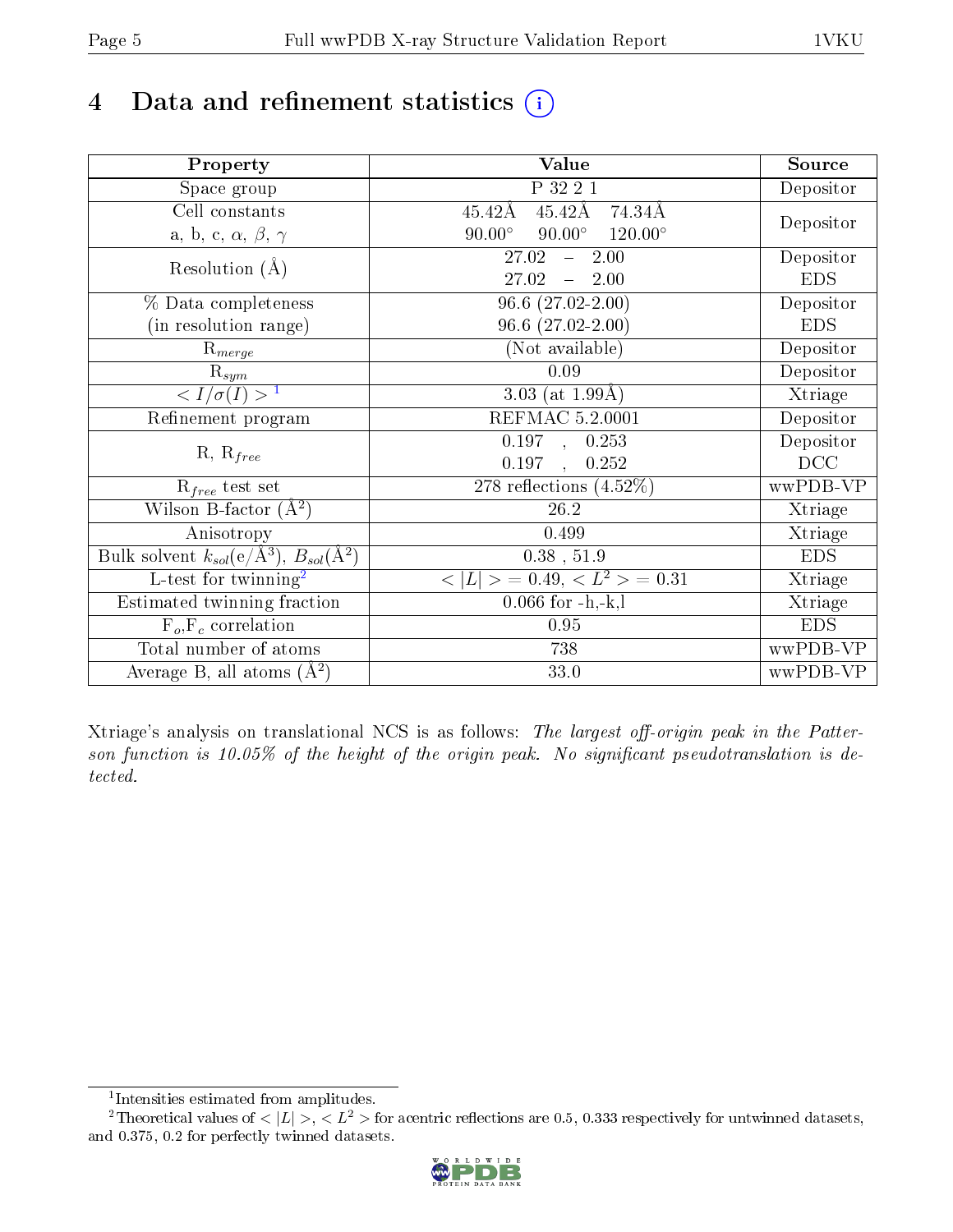# 5 Model quality  $(i)$

# 5.1 Standard geometry  $\overline{()}$

The Z score for a bond length (or angle) is the number of standard deviations the observed value is removed from the expected value. A bond length (or angle) with  $|Z| > 5$  is considered an outlier worth inspection. RMSZ is the root-mean-square of all Z scores of the bond lengths (or angles).

| Mol | Chain |          | Bond lengths | Bond angles |                |  |
|-----|-------|----------|--------------|-------------|----------------|--|
|     |       | RMSZ     | $\# Z  > 5$  | RMSZ        | $\# Z  > 5$    |  |
|     |       | $0.59\,$ | 0/705        | 0.88        | $5/935(0.5\%)$ |  |

There are no bond length outliers.

All (5) bond angle outliers are listed below:

| Mol | Chain | Res | Type | Atoms       |      | Observed $(°)$ | $\text{Ideal}({}^o)$ |
|-----|-------|-----|------|-------------|------|----------------|----------------------|
|     |       | 82  | A SP | $CB-CG-OD1$ | 5.88 | 123.59         | 118.30               |
|     |       | 21  | A SP | $CB-CG-OD2$ | 5.45 | 123.21         | 118.30               |
|     |       | 37  | A SP | $CB-CG-OD2$ | 5.13 | 122.92         | 118.30               |
|     |       | 26  | A SP | $CB-CG-OD2$ | 5.08 | 122.87         | 118.30               |
|     |       | 58  | ΔSΡ  | $CB-CG-OD2$ | 5 01 | 122.81         | 118.30               |

There are no chirality outliers.

There are no planarity outliers.

# $5.2$  Too-close contacts  $(i)$

In the following table, the Non-H and H(model) columns list the number of non-hydrogen atoms and hydrogen atoms in the chain respectively. The H(added) column lists the number of hydrogen atoms added and optimized by MolProbity. The Clashes column lists the number of clashes within the asymmetric unit, whereas Symm-Clashes lists symmetry related clashes.

| Mol |     |     | Chain   Non-H   $H(model)$   $H(added)$   Clashes   Symm-Clashes |
|-----|-----|-----|------------------------------------------------------------------|
|     | 693 | 39C |                                                                  |
|     |     |     |                                                                  |
|     | ოიი | ;90 |                                                                  |

The all-atom clashscore is defined as the number of clashes found per 1000 atoms (including hydrogen atoms). The all-atom clashscore for this structure is 3.

All (4) close contacts within the same asymmetric unit are listed below, sorted by their clash magnitude.

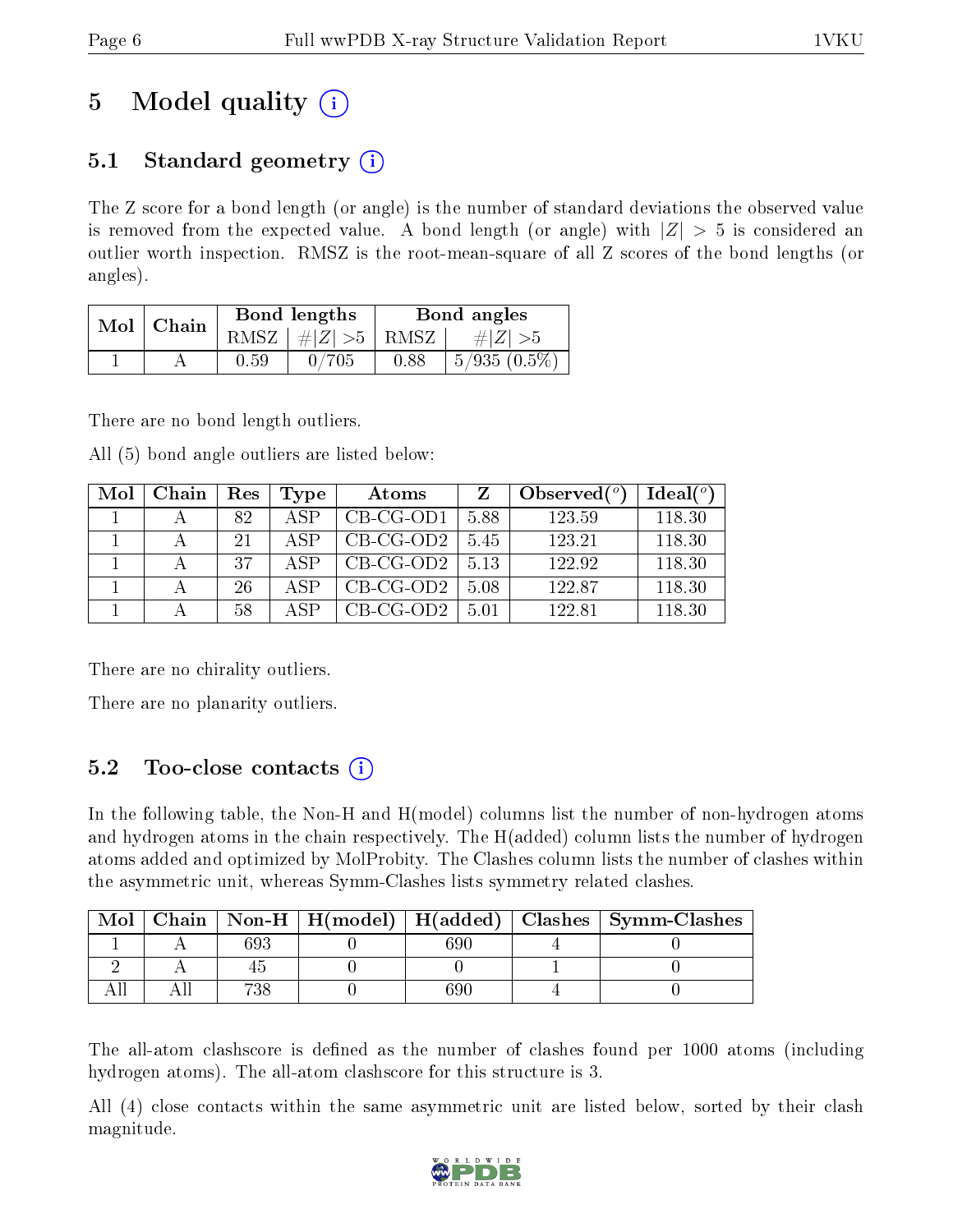| Atom-1                         | Atom-2            | Interatomic<br>distance $(\AA)$ | Clash<br>overlap $(A)$ |
|--------------------------------|-------------------|---------------------------------|------------------------|
| $1: A \cdot 7: ILE \cdot HD11$ | 1: A:27: GLU:H G3 | 1.66                            | 0.75                   |
| 1: A:79: GLU:O                 | 1:A:82:ASP:HB2    | 2.06                            | 0.55                   |
| 1: A:21: ASP:HB2               | 2:A:127:HOH:O     | 2.13                            | 0.49                   |
| 1: A:80: GLU:O                 | 1: A:82: ASP:N    | 247                             | O 47                   |

There are no symmetry-related clashes.

### 5.3 Torsion angles  $(i)$

#### 5.3.1 Protein backbone  $(i)$

In the following table, the Percentiles column shows the percent Ramachandran outliers of the chain as a percentile score with respect to all X-ray entries followed by that with respect to entries of similar resolution.

The Analysed column shows the number of residues for which the backbone conformation was analysed, and the total number of residues.

| $\mid$ Mol $\mid$ Chain | Analysed                                                  |  |          | Favoured   Allowed   Outliers   Percentiles |
|-------------------------|-----------------------------------------------------------|--|----------|---------------------------------------------|
|                         | $\mid 85/100 \; (85\%) \mid 82 \; (96\%) \mid 1 \; (1\%)$ |  | $2(2\%)$ | $\boxed{6}$ $\boxed{2}$                     |

All (2) Ramachandran outliers are listed below:

| Mol | ${\bf Chain}$ | Res | 1 ype |
|-----|---------------|-----|-------|
|     |               | 23  |       |
|     |               |     |       |

#### 5.3.2 Protein sidechains  $(i)$

In the following table, the Percentiles column shows the percent sidechain outliers of the chain as a percentile score with respect to all X-ray entries followed by that with respect to entries of similar resolution.

The Analysed column shows the number of residues for which the sidechain conformation was analysed, and the total number of residues.

|  | Mol   Chain   Analysed   Rotameric   Outliers   Percentiles |                        |                                                               |  |
|--|-------------------------------------------------------------|------------------------|---------------------------------------------------------------|--|
|  | $74/89$ (83%)   71 (96%)                                    | $\cdots$   3 (4\%)   . | $\begin{array}{ c c c c c }\n\hline\n & 30 & 28\n\end{array}$ |  |

All (3) residues with a non-rotameric sidechain are listed below:

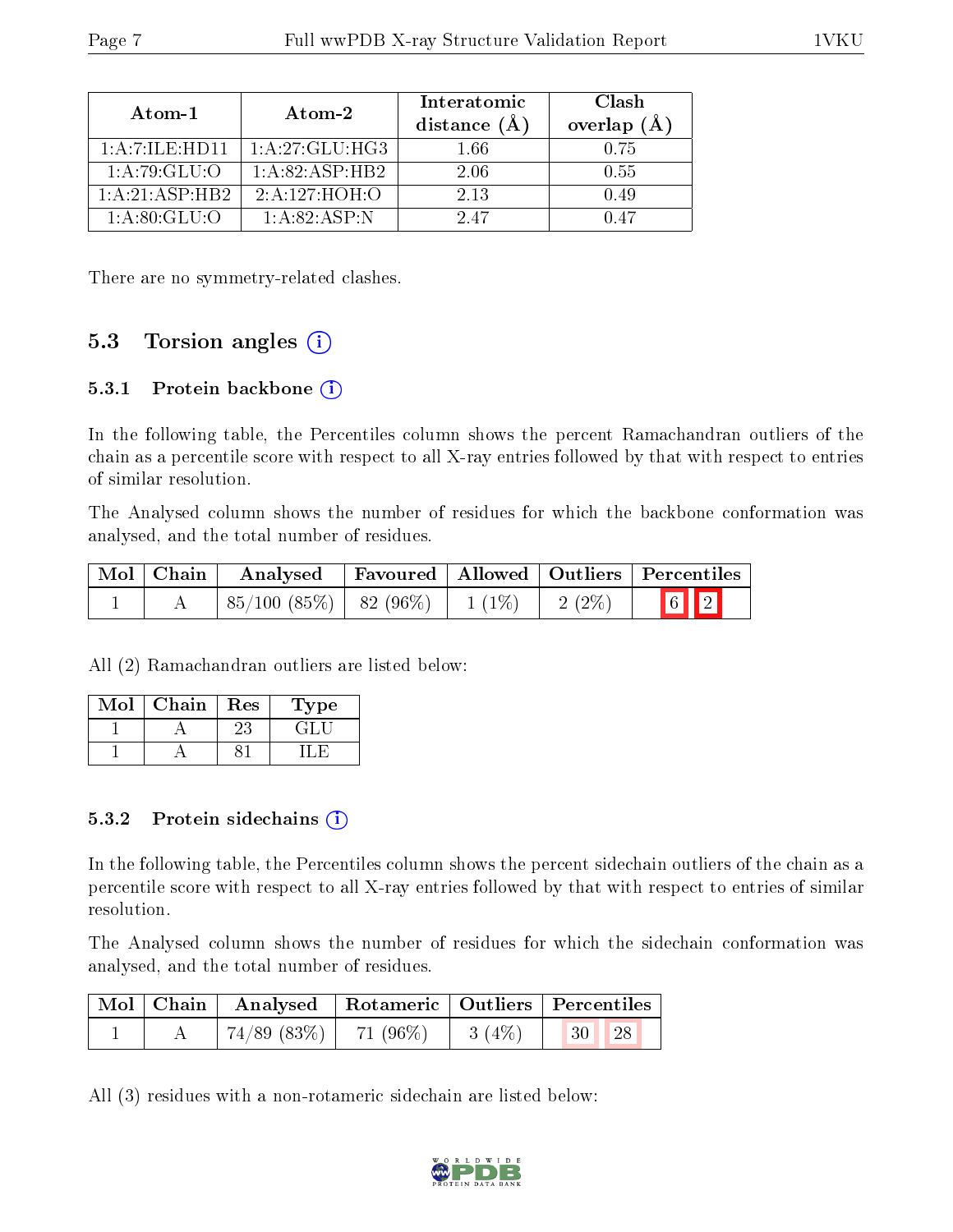| Mol | Chain | Res | 'Type |
|-----|-------|-----|-------|
|     |       |     | MSE)  |
|     |       | 65  | ARG   |
|     |       |     |       |

Some sidechains can be flipped to improve hydrogen bonding and reduce clashes. There are no such sidechains identified.

#### 5.3.3 RNA (i)

There are no RNA molecules in this entry.

### 5.4 Non-standard residues in protein, DNA, RNA chains (i)

There are no non-standard protein/DNA/RNA residues in this entry.

### 5.5 Carbohydrates  $(i)$

There are no carbohydrates in this entry.

# 5.6 Ligand geometry (i)

There are no ligands in this entry.

# 5.7 [O](https://www.wwpdb.org/validation/2017/XrayValidationReportHelp#nonstandard_residues_and_ligands)ther polymers (i)

There are no such residues in this entry.

# 5.8 Polymer linkage issues (i)

There are no chain breaks in this entry.